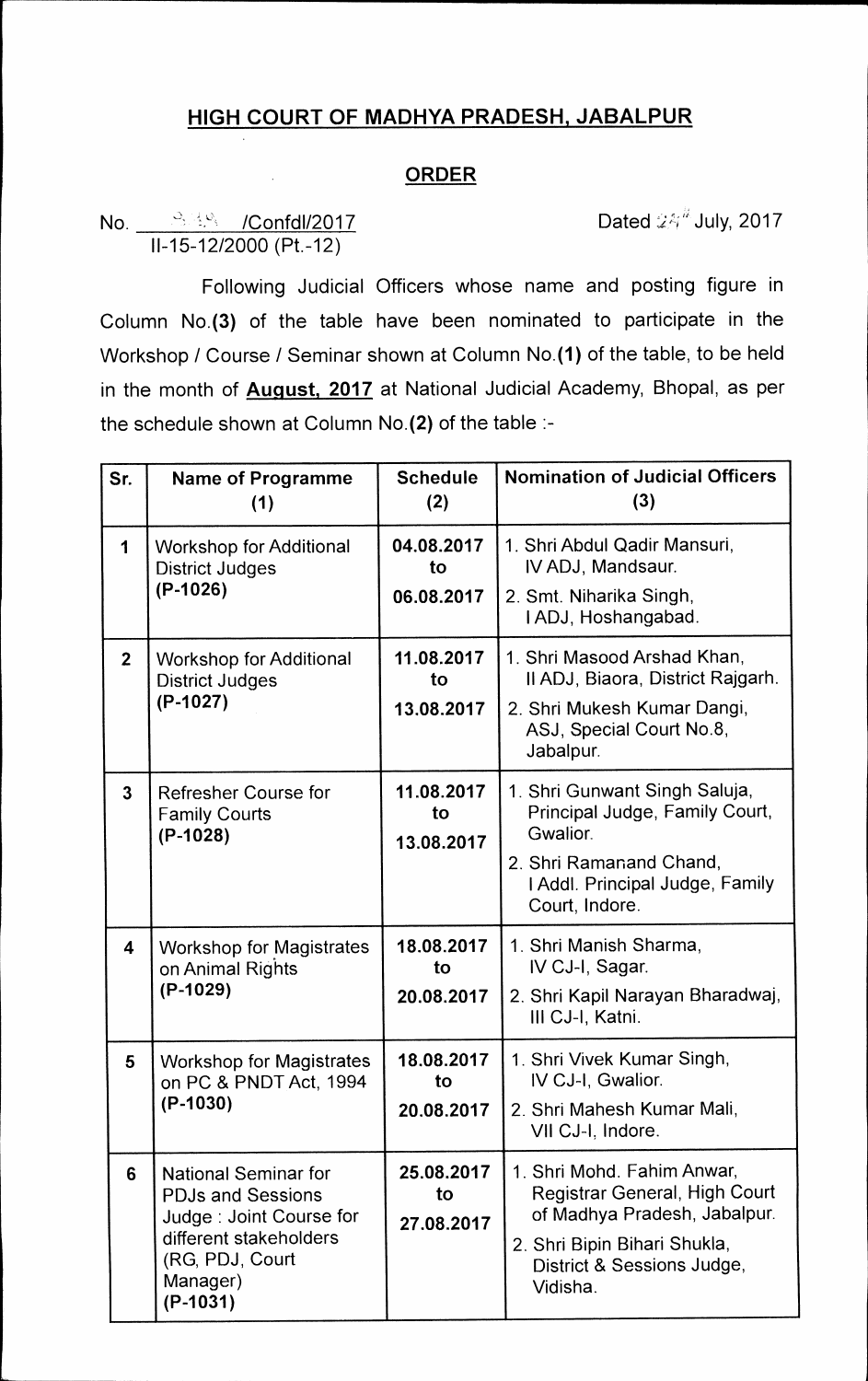|  |  | 3. Dr. Annada Padmawat,<br>Court Manager, District Court,<br>Ujjain. |
|--|--|----------------------------------------------------------------------|
|  |  |                                                                      |

**BY ORDER** 

**(MOHD. FAHIM AN WAR) IFEGISTRAR GENERAL** 

Dated  $\mathcal{R}^{\text{opt}}$ July, 2017

**Endt. No.** *:7)* **/Confd1/2017 11-15-12/2000 (Pt.-12)** 

**Copy forwarded to:-** 

**1. The Principal Secretary, Government of M.P., Law & Legislative Affairs Department, Vindhyachal Bhawan, Bhopal for information.** 

**2.** 

- **1. Shri Mohd. Fahim Anwar, Registrar General, High Court of M.P., Jabalpur**
- **2. Shri Bipin Bihari Shukla, District & Sessions Judge, Vidisha.**
- **3. Shri Gunwant Singh Saluja, Principal Judge, Family Court, Gwalior.**
- **4. Shri Ramanand Chand, I Addl. Principal Judge, Family Court, lndore.**
- **5. Shri Masood Arshad Khan, II ADJ, Biaora, District Rajgarh.**
- **6. Shri Abdul Qadir Mansuri, IV ADJ, Mandsaur.**
- **7. Shri Mukesh Kumar Dangi, ASJ, Special Court No.8, Jabalpur.**
- **8. Smt. Niharika Singh, I ADJ, Hoshangabad.**
- **9. Shri Manish Sharma, IV CJ-I, Sagar.**
- **10. Shri Kapil Narayan Bharadwaj, III CJ-I, Katni.**
- **11. Shri Vivek Kumar Singh, IV CJ-I, Gwalior.**
- **12. Shri Mahesh Kumar Mali, VII CJ-I, lndore.**
- **13. Dr. Annada Padmawat, Court Manager, District Court, Ujjain.**

**The nominated Judicial Officers / Court Manager are directed to attend the Workshop / Course / Seminar as per above mentioned schedule.** 

## **The nominated Judicial Officers are directed to observe following instructions**

- **To intimate the Registry after attending the Workshop / Course / Seminar.**
- **To deposit their dues like lodging, boarding etc. at National Judicial Academy, Bhopal and claim the same in their T.A. Bills, as per rules. Kind attention is also invited to this Registry D.O. No. 657/Confd1/2008, dated 24.06.2008 in this regard.**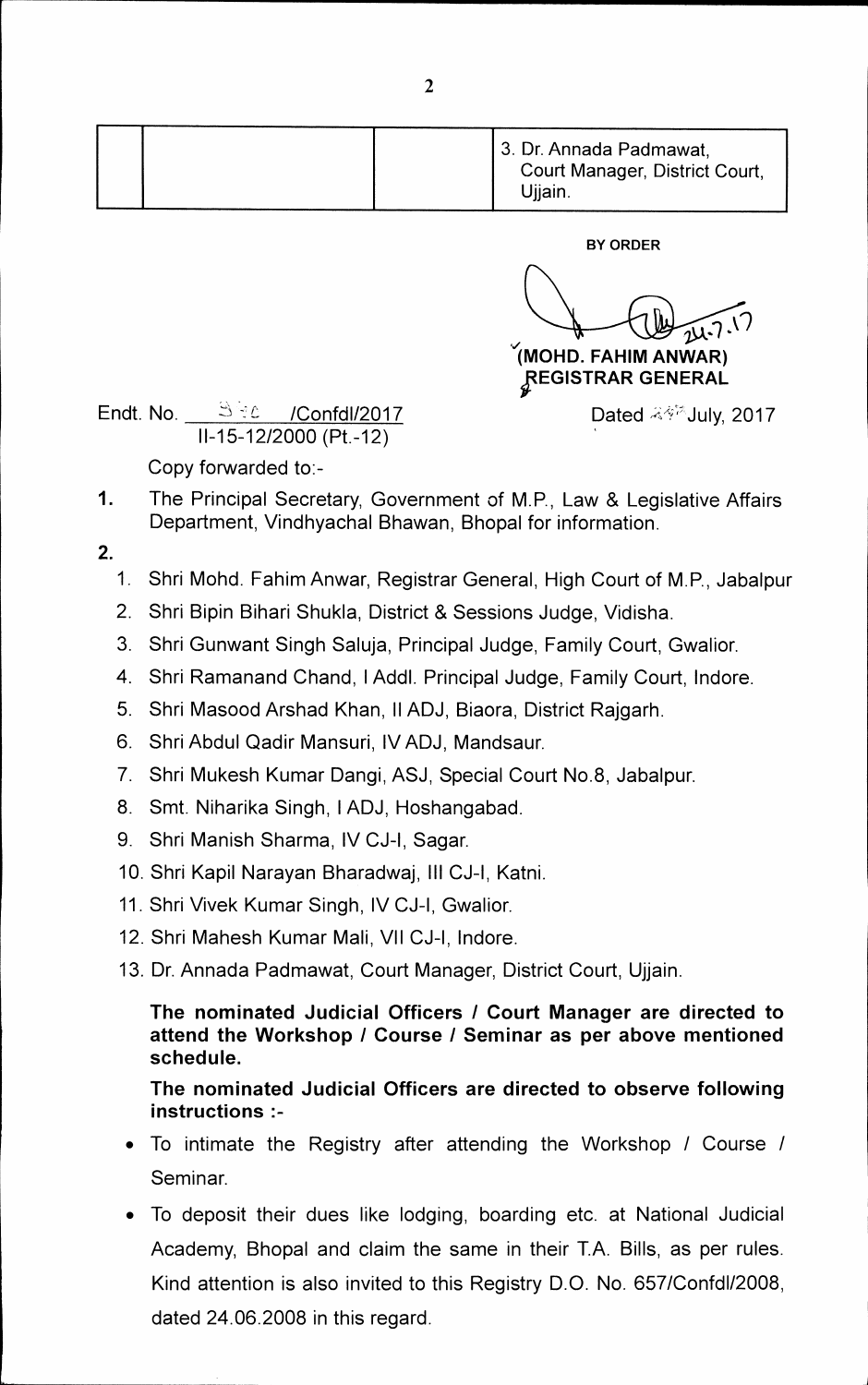- **To bring Laptop during the Workshop / Course / Seminar.**
- To send comments/ suggestions regarding experience of programme to **the Director, MPSJA, Jabalpur.**
- **To arrange Board Diary in such a manner that no case is listed on the dates, on which they are directed to attend this programme. In case, cases have been fixed for the said dates, Summons should not be issued and if Summons is issued, the parties should be informed about**  the change in dates.
- **To apprise themselves with the contents of the Joining Instructions as per attached Annexure-`A', which is also available on the NJA website www.nja.gov.in and observe the same.**
- **3. The District and Sessions Judge Vidisha/ Rajgarh/ Mandsaur/ Jabalpur/ Hoshangabad/ Katni/ Sagar/ Gwalior/ Indore/ Ujjain for information and necessary action with a further request that in the meanwhile, if any nominated Judicial Officer is transferred, then fresh nomination will be made by the Concerned District & Sessions Judge for the said Programme along with intimation to this Registry of High Court & also to the Director In-charge, M.P. State Judicial Academy, Jabalpur.**
- **4. The Principal Judge, Family Court, Gwalior / Indore for information and necessary action.**
- **5. The Director, National Judicial Academy, Bhadbhada Road, Suraj Nagar, P.O., Bhopal — 462 044, for information and necessary action in reference to his Lordship letter No.2897, dated 11.07.2016.**
- **6. The Member Secretary, M.P. State Legal Services Authority, Jabalpur for information.**
- **7. The Director In-charge, MPSJA, Jabalpur, with a request to utilize the experience of the officer nominated for imparting training to other Judicial Officers during various Courses.**

**1MOHD. FAHIM AN WAR) ;REGISTRAR GENERAL**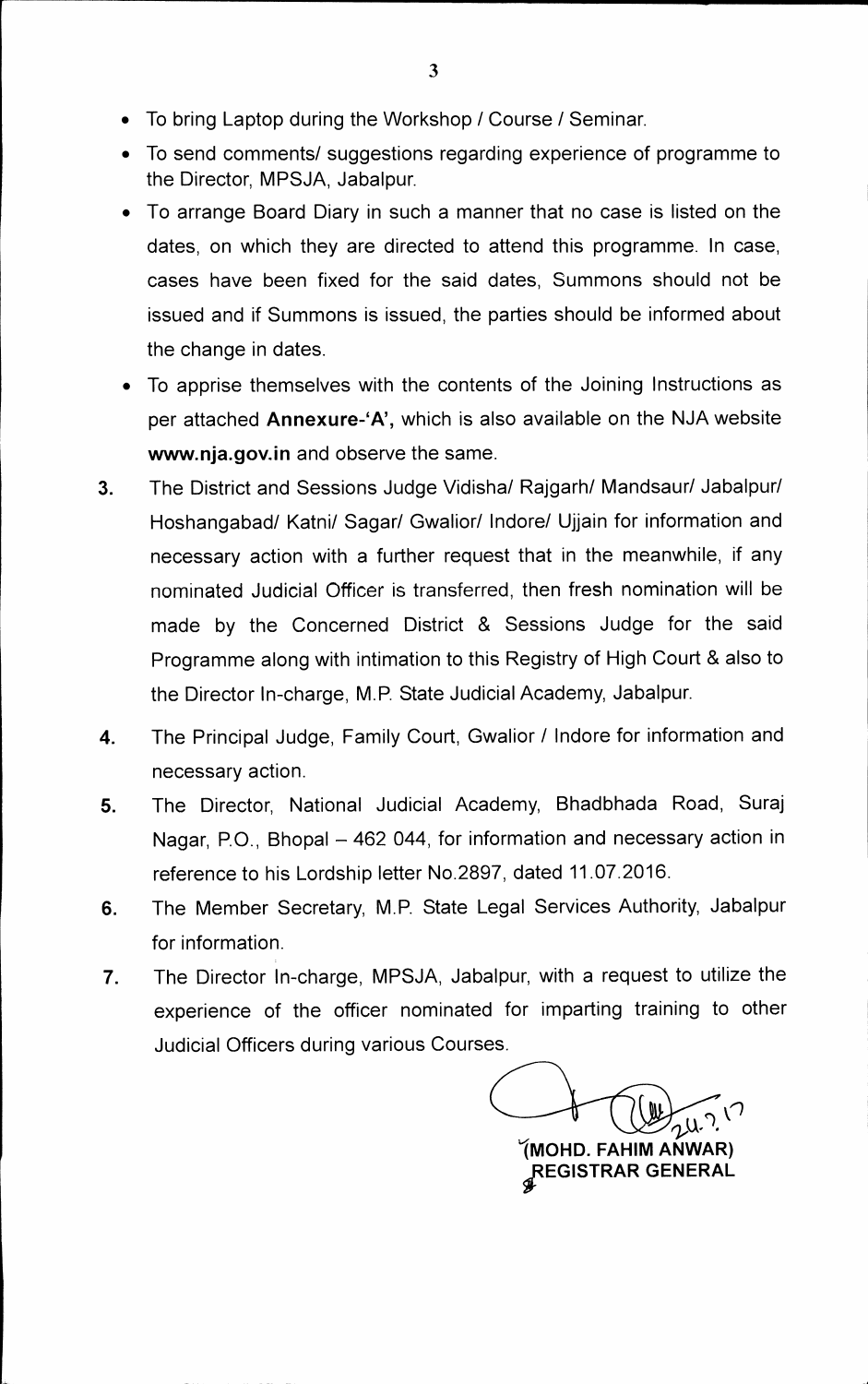#### **NATIONAL JUDICIAL ACADEMY •**

#### **JOINING INSTRUCTIONS**

**. .** On nomination by the Hon'ble High Court to attend a programme at NJA, the nominee Judge does not require further confirmation from the NJA. However, nominee judge is required to:

- 1. intimate their travel plans in writing well in advance (at least 3 days) to enable the Academy to provide transport facility from the airport / railway station to protocol office at email liaisonoffice@nja.gov.in
- 2. consider the duration of the programme for which they are nominated, so that they do not thered their period of stay in the NJA campus, beyond the programme duration
- 3. report on time in the conference hall, including after the two tea breaks and a lunch break introduced in between sessions on each day
- . report in timp for group photograph announced during the programme. Copy of ihe photograph is provided to all participonts on the date of departure from the Academy along w:th the programme participation certificate and a list of participant judges
- S. collect copy of the Programme Schedule provided to the participants on arrival at the Academy or from the website of the Academy www.nja.nic.in
- 6. provide his/her full postal address or Email address to the NJA (well in advance) with a request for study materials or contact concerned programme co-ordinator/faculty for sending the programme material through email.
- 7.. pay a onetime non-refundable registration fee of Rs.1,000/-( Rupees One Thousand) only. Nominee judge in any subsequent programme does not have to further pay this registration fee if nominated again to any of the NJA programmes.
- 8. pay room rent/charges towards food @ Rs.450/- per day/person by cash/ draft drawn in. favour of the National Judicial Academy, payable at Bhopal or by transferring to NJA's Saving Account number 53020639711 Branch Code 30135 of State Bank of India, Shahpura Branch, Bhopal (MP) through bank transfer.
- **9. not bring spouse or children, since the NJA does not have facilities for boarding and accommodation of the family of a nominated judge and limited accommodation is available as parallel training programmes are held at the Academy**

*4*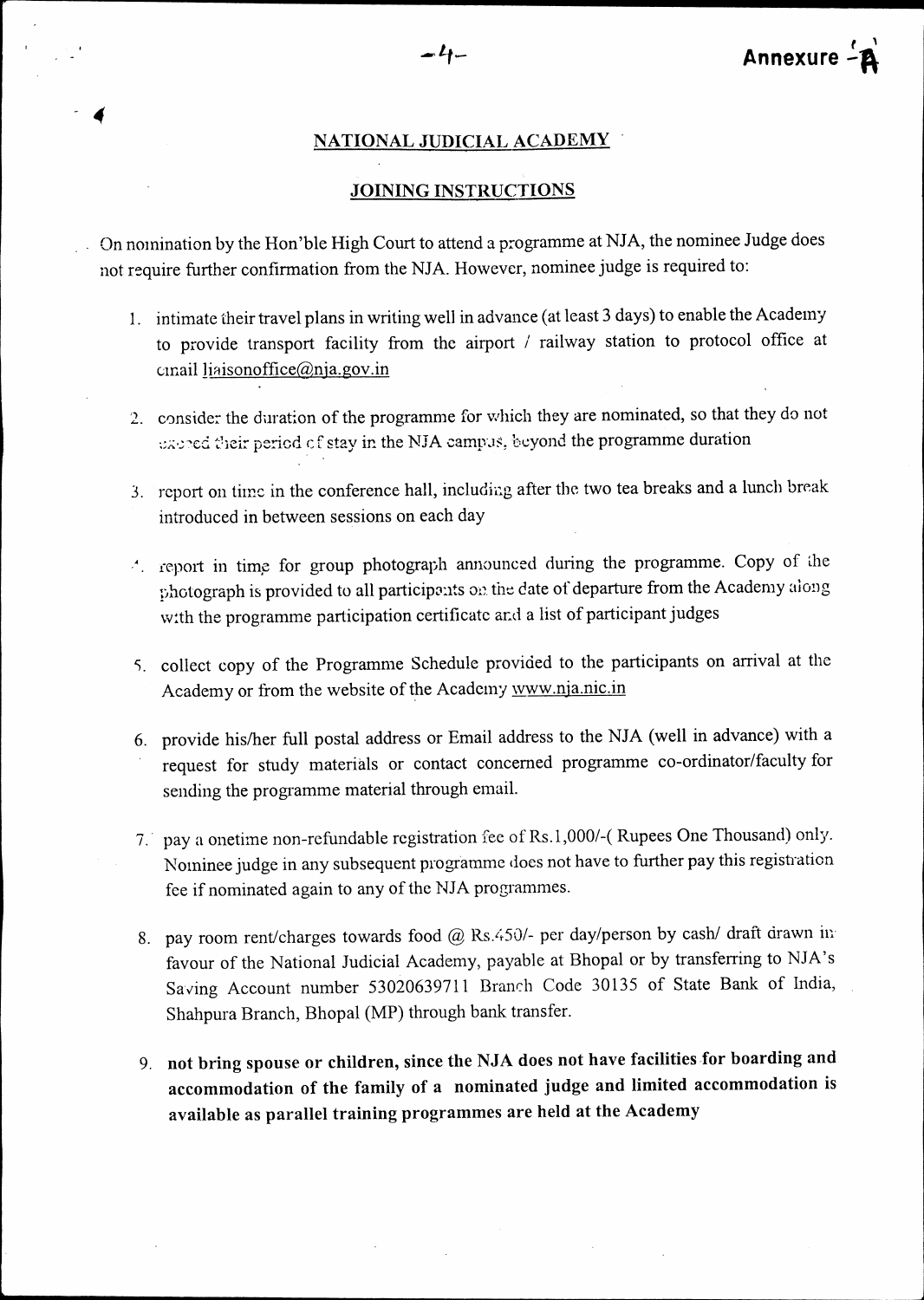- **10. be willing to adjust in the** allotted rooms on twin sharing basis, when more than one training programme is being organised in the Academy
- **11. avoid telephone/email/fax any officer of the NSA. including the Director, for permission to bring along the family members / staff of the courts/ friends**
- **12. on arrival do not ask for extension of stay in the Campus exceeding the duration of the training programme, since services at the Guest House are outsourced. The Guest House becomes operational only one day prior to commencement of the programme and continues for just one day after the conclusion of the programme. Therefore,**  nominated **judges are requested to plan their itinerary carefully**
- 13. take adequate care of belongings & do not leave any valuables or cash in the room **allotted. The NJA will not accept, entertain written/oral complaints on loss of valuzbles from rooms. The NJA does not ask for the room key once it is given to participating judge. Also the room cleaning is done in the presence of occupants.**  Therefore participants/occupants must take care of their valuables and cash, if any.
- **14. should not request the protocol section for helping them with waiving of excess luggage charges while departing from Bhopal to their destination. Airlines do not give any such concessions to the NJA. All participants need to directly pay the airlines any excess luggage charges. NJA staff have no say in this matter.**
- **15. inform in writing** any specific type of food needed during the stay at the NJA campus on account of diet restrictions/religious reasons; written information will be given to the staff supervising the catering service.
- **16. show patience at the airport/station on reaching Bhopal. The** NJA provides transport facility to and fro from the Airport/Railway station. A Help Desk is established at the Bhopal Railway Station, outside Platform No.1 beside the Court of Special Railway Magistrate, Bhopal to provide assistance to the participants. **The Help desk starts functioning at 6:00 am, one** day prior to the commencement of **a particular Academic Programme. The participant judge may reach the help desk for availing transport facility.** At the **Airport, NJA liaison staff** is deputed to receive & assist participant judges. However, it is requested that the travel itinerary be communicated to NJA, at least 7 days in advance, to make necessary arrangements.